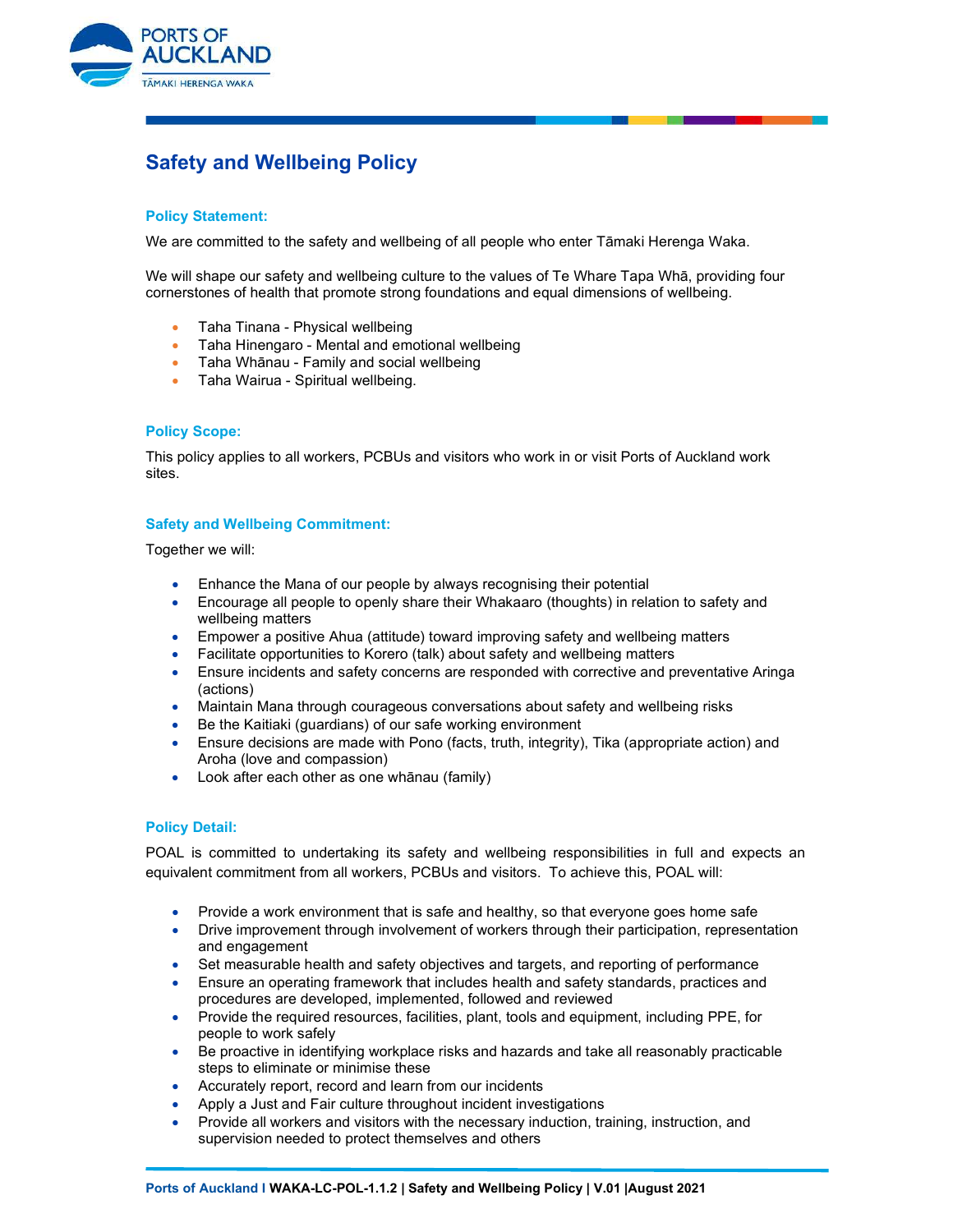

- Consult, co-operate and communicate with contractors and third parties that operate on POAL property to ensure safe and effective processes are fully implemented and integrated into all operational activities
- Ensure ongoing monitoring, auditing and review of health and safety performance and management systems
- Monitor worker health to identify harm due to exposure to health risks from their work
- Support the safe and early return to work of injured employees
- Provide first aid facilities, equipment and trained first aiders
- Provide, maintain and test emergency plans

#### Roles and Responsibilities:

Safety and wellbeing is a shared responsibility of the Ports of Auckland and its workers, PCBUs and visitors. POAL requires all employees to proactively participate in safety and wellbeing initiatives, to ensure maintenance and continuous improvement of its work environments:

| <b>Role</b>                                                                                | <b>Responsibilities</b>                                                                                                                                                                                                                                                                                                                                                                                                                                                                                                                                                                                                                                                                                                                                                                                                                                                                                                                                                                                                                                                                                                                                                                                  |
|--------------------------------------------------------------------------------------------|----------------------------------------------------------------------------------------------------------------------------------------------------------------------------------------------------------------------------------------------------------------------------------------------------------------------------------------------------------------------------------------------------------------------------------------------------------------------------------------------------------------------------------------------------------------------------------------------------------------------------------------------------------------------------------------------------------------------------------------------------------------------------------------------------------------------------------------------------------------------------------------------------------------------------------------------------------------------------------------------------------------------------------------------------------------------------------------------------------------------------------------------------------------------------------------------------------|
| <b>Board of Directors</b>                                                                  | Approve this policy<br>٠<br>Demonstrate strong health and safety leadership<br>$\bullet$<br>Review and understand the nature of the operations of the businesses<br>$\bullet$<br>critical S&W hazards and risks and how they are controlled<br>Review and evaluate appropriate reporting, taking actions where required<br>٠<br>and following up to ensure continuous improvement<br>Ensure POAL has a health and safety management system of policies,<br>٠<br>standards and processes to effectively manage S&W<br>Undertake relevant safety observations to have a deep understanding of<br>$\bullet$<br>the POAL critical risks<br>Ensure verification of S&W assurance for significant projects<br>$\bullet$<br>Undertake suitable and sufficient S&W governance training and keep up to<br>$\bullet$<br>date with S&W and POAL industry knowledge<br>Ensure availability and use of appropriate resources and processes to<br>$\bullet$<br>eliminate or minimise S&W risks so far as is reasonably practicable<br>Review and approve S&W expectations, objectives and targets aligned to<br>٠<br>the planning cycle<br>Ensure positive S&W behaviours are recognised and acknowledged<br>$\bullet$ |
| <b>Chief Executive</b><br>Officer<br>(The duty holder<br>of the 'primary<br>duty of care') | Accountable to the Board of Directors for POAL's Safety & Wellbeing<br>$\bullet$<br>performance and legislative compliance<br>Demonstrate strong and effective health and safety leadership, setting a<br>$\bullet$<br>positive, empowering culture to achieve the S&W objectives of POAL<br>Focus on creating a culture where S&W is the primary focus and is<br>$\bullet$<br>prioritised over productivity and profitability<br>Implement this policy and active promote the commitment and compliance<br>$\bullet$<br>to the policy detail<br>Review and approve the WAKA (HSMS - Health & Safety Management<br>٠<br>System) that supports organisational compliance with H&S legislation<br>Review overall organisational S&W performance<br>٠<br>Maintain effective collaboration with senior union representatives and other<br>$\bullet$<br>key stakeholders on S&W matters<br>Participate where required in the resolution of safety issues<br>Encourage comprehensive and meaningful employee engagement<br>representation and participation in safety                                                                                                                                          |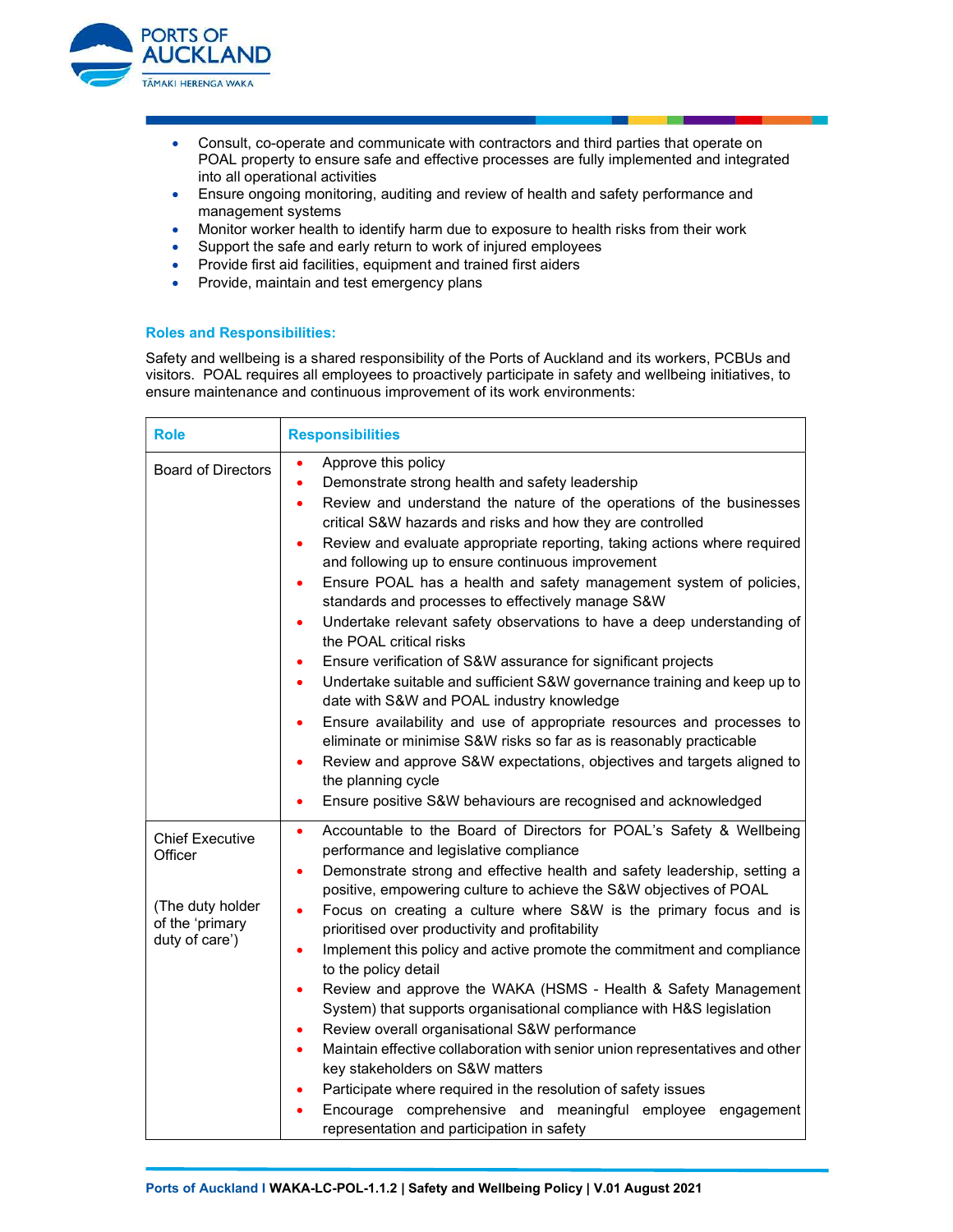

|                 | Help change the risk behaviour by creating a just culture where S&W<br>٠                                                     |
|-----------------|------------------------------------------------------------------------------------------------------------------------------|
|                 | expectations including key hazards and risks are agreed, supported and<br>acted upon                                         |
|                 | Follow up on incidents reported by the workforce and implement corrective                                                    |
|                 | actions                                                                                                                      |
|                 | Lead the development and prioritisation of initiatives to address trust issues<br>٠                                          |
|                 | within the business with regards to the fear of speaking up, lack of follow                                                  |
|                 | up on safety issues raised and the perception that those who raise issues                                                    |
|                 | or follow safety rules will be discriminated against.                                                                        |
|                 | Review serious accidents/incidents and monitor corrective actions<br>٠                                                       |
|                 | Review S&W performance of middle management and executive team<br>٠                                                          |
|                 | Acquire and keep up to date knowledge of work S&W matters<br>٠                                                               |
|                 | Ensure senior leaders are trained in the expected S&W leadership                                                             |
|                 | behaviours                                                                                                                   |
|                 | Embed safety and wellbeing as a core value through specific training led<br>٠                                                |
|                 | by the senior executive team                                                                                                 |
|                 | Ensure an understanding of the hazards and risks associated with the<br>٠<br>operations of the business                      |
|                 | Ensure availability and use of appropriate resources and processes to                                                        |
|                 | eliminate or minimise S&W risks so far as is reasonably practicable                                                          |
|                 | Ensure that POAL has appropriate processes for receiving and considering<br>٠                                                |
|                 | information regarding incidents, hazards, risks and resolution systems                                                       |
|                 | Provide assurance to the Board that risks, accidents and incidents are<br>$\bullet$                                          |
|                 | being managed to ALARP                                                                                                       |
|                 |                                                                                                                              |
| Executive       | Accountable to the Chief Executive Officer for POAL's Safety & Wellbeing<br>$\bullet$<br>compliance and business performance |
| Leadership Team | Focus on creating a culture where S&W is the primary focus, where safety<br>٠                                                |
|                 | is prioritised over productivity and profitability                                                                           |
|                 | Review S&W performance of middle management<br>٠                                                                             |
|                 | Attend senior leadership S&W leadership training that includes S&W<br>$\bullet$                                              |
|                 | leadership expectations                                                                                                      |
|                 | Approve the POAL S&W Management System and related processes                                                                 |
|                 | Monitor S&W performance at its weekly meetings                                                                               |
|                 | Demonstrate leadership and drive the development of the just safety                                                          |
|                 | culture                                                                                                                      |
|                 | Develop and prioritise initiatives to address trust issues within the business                                               |
|                 | with regards to the fear of speaking up, lack of follow up on safety issues                                                  |
|                 | raised and the perception that those who raise issues or follow safety rules<br>will be discriminated against.               |
|                 | Embed safety and wellbeing as a core value through specific training led                                                     |
|                 | by the senior executive                                                                                                      |
|                 | Ensure appropriate resources are allocated for safety, wellbeing and                                                         |
|                 | rehabilitation                                                                                                               |
|                 | Ensure S&W objectives form an appropriate part of business plans and                                                         |
|                 | operational reports                                                                                                          |
|                 | Ensure each business unit implements their S&W plan<br>٠                                                                     |
|                 | Ensure all reasonably practicable steps are taken to manage hazards and                                                      |
|                 | associated risks                                                                                                             |
|                 | Encourage comprehensive and meaningful employee<br>engagement                                                                |
|                 | representation and participation in safety                                                                                   |

u a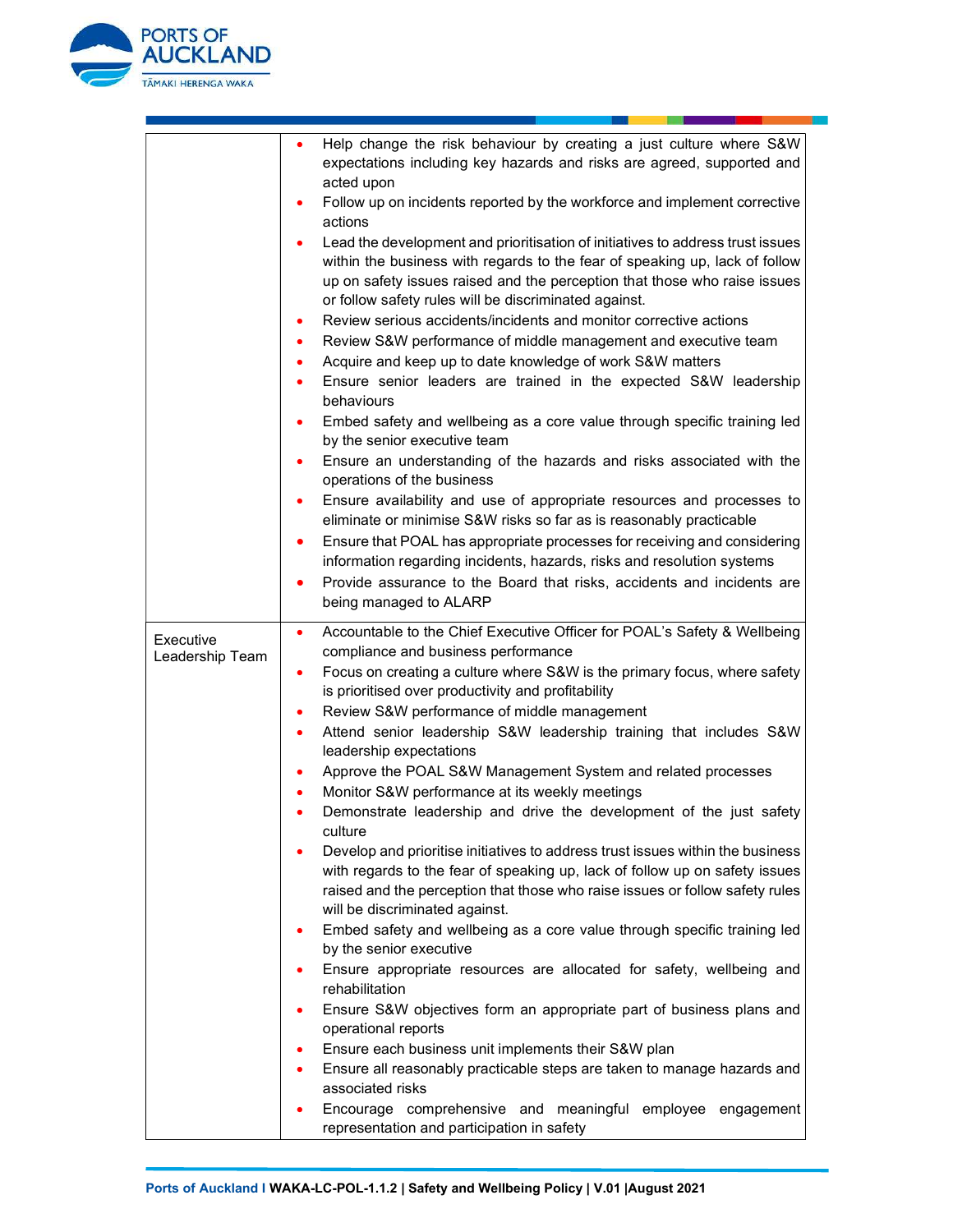

|                                                         | Ensure incidents with injury consequences, or the potential for serious<br>٠<br>injury, are formally investigated, findings are circulated to relevant parties,<br>and appropriate actions are taken to prevent reoccurrence<br>Follow up on incidents reported by the workforce and implement<br>corrective actions                                                                                                                                                                                                                                                                                                                                                                                                                                                                                                                                                                                                                                                                                                                                                             |
|---------------------------------------------------------|----------------------------------------------------------------------------------------------------------------------------------------------------------------------------------------------------------------------------------------------------------------------------------------------------------------------------------------------------------------------------------------------------------------------------------------------------------------------------------------------------------------------------------------------------------------------------------------------------------------------------------------------------------------------------------------------------------------------------------------------------------------------------------------------------------------------------------------------------------------------------------------------------------------------------------------------------------------------------------------------------------------------------------------------------------------------------------|
| Managers                                                | Ensure that S&W is a line-management responsibility which is known and<br>٠<br>accepted at all levels<br>Define and communicate to the members of the business the responsibility,<br>accountability and authority of persons who identify, evaluate or control HS<br>hazards and risks<br>Embed safety and wellbeing as a core value through ensuring availability<br>and attendance of direct reports for all relevant training requirements<br>Provide effective supervision to ensure the protection of workers' safety<br>$\bullet$<br>and health;<br>Promote cooperation and communication among members of the<br>business, including workers and their representatives, to implement the<br>elements of POAL SWMS<br>Fulfil the principles of SWMS contained in relevant New Zealand guidelines<br>and implement a clear S&W policy and measurable objectives<br>Establish effective arrangements to identify and eliminate or control work-<br>٠<br>related hazards and risks, and promote health at work<br>Establish prevention and health promotion programmes;<br>٠ |
|                                                         | Ensure effective arrangements for the full participation of workers and their<br>٠<br>representatives in the fulfilment of the S&W policy<br>Provide appropriate resources to ensure that persons responsible for S&W,<br>including the S&W committees, can perform their functions properly; and<br>Ensure effective arrangements for the full participation of workers and their<br>٠<br>representatives in S&W committees, where they exist<br>Provide and maintain safe plant and systems of work (including, but not<br>٠<br>limited to, identifying, assessing and controlling hazards)<br>Ensure the safe use, storage and handling of substances<br>٠<br>Provide adequate facilities for staff<br>٠                                                                                                                                                                                                                                                                                                                                                                      |
| <b>Team Leaders</b>                                     | Act as role models<br>٠<br>Ensure that workers have the information, instruction, training and<br>٠<br>supervision that they need to work safely<br>Embed safety and wellbeing as a core value through ensuring availability<br>and attendance of direct reports for all relevant training requirements<br>Consult with workers on staff changes<br>٠<br>Maintain a safe working environment<br>٠<br>Assist in developing preventive strategies<br>Assist in identifying, assessing and controlling hazards<br>Assist in Workplace Inspections, audits and incident investigation<br>٠<br>Coordinate the collection, recording and analysis of S&W data<br>٠<br>Facilitate rehabilitation of injured workers<br>$\bullet$                                                                                                                                                                                                                                                                                                                                                        |
| Safety and<br>Wellbeing<br>Committee<br>Representatives | Attend and actively participate in scheduled S&W Committee meetings<br>٠<br>Participate in developing and reviewing the safety and wellbeing<br>٠<br>management system, including this policy<br>Participate in reviews of all S&W risk data, including event reporting,<br>hazard management, levels of engagement and safety and wellbeing<br>activity                                                                                                                                                                                                                                                                                                                                                                                                                                                                                                                                                                                                                                                                                                                         |

a kacamatan ing Kabupatèn Kabupatèn Kabupatèn Kabupatèn Kabupatèn Kabupatèn Kabupatèn Kabupatèn Kabupatèn Kabu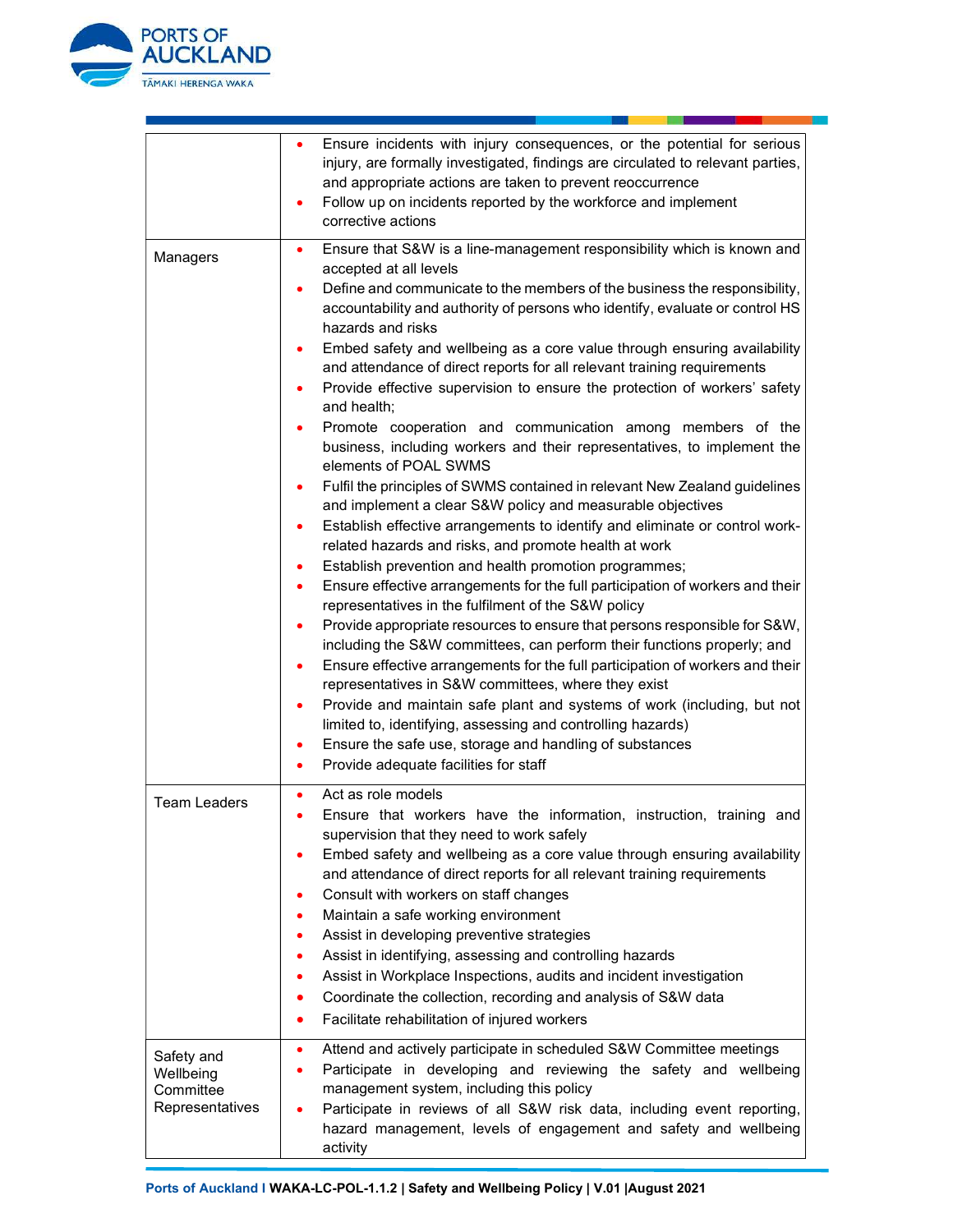

|                                                                                                                                                                                                                                                          | Encourage, monitor and review safety and wellbeing management<br>٠<br>practices in the workplace and make recommendations<br>Problem solve S&W matters and initiatives as they arise<br>٠<br>Assist with event/incident investigation and resolution<br>٠<br>Provide workers with a formal, visible way to have a voice in workplace<br>$\bullet$<br>S&W and provide a forum for workers who might not otherwise speak up<br>about workplace safety and wellbeing matters.<br>Attend HSR approved training<br>٠<br>Promote workers' interests in a S&W context<br>٠<br>Communicate S&W updates to workers<br>٠<br>Trained HSR's have powers that enable them to act on behalf of their work<br>٠<br>group, such as issuing Provisional Improvement Notices (PINs) or stopping<br>unsafe activities                                                                                                                                                                                                                                                                                                |
|----------------------------------------------------------------------------------------------------------------------------------------------------------------------------------------------------------------------------------------------------------|---------------------------------------------------------------------------------------------------------------------------------------------------------------------------------------------------------------------------------------------------------------------------------------------------------------------------------------------------------------------------------------------------------------------------------------------------------------------------------------------------------------------------------------------------------------------------------------------------------------------------------------------------------------------------------------------------------------------------------------------------------------------------------------------------------------------------------------------------------------------------------------------------------------------------------------------------------------------------------------------------------------------------------------------------------------------------------------------------|
| <b>Union Delegates</b><br>and<br>Representatives                                                                                                                                                                                                         | Maintain effective collaboration with workers and POAL management on<br>$\bullet$<br>S&W matters<br>Focus on supporting a culture where S&W is the primary focus<br>$\bullet$<br>Ensure all reasonably practicable steps are taken to manage hazards and<br>٠<br>associated risks<br>Ensure that workers have the information, instruction, training and<br>٠<br>supervision that they need to work safely<br>Assist in developing preventive strategies<br>٠<br>Assist in identifying, assessing and controlling hazards<br>٠<br>Encourage, monitor and review safety and wellbeing<br>management<br>٠<br>practices in the workplace and make recommendations<br>Problem solve S&W matters and initiatives as they arise<br>٠<br>Assist with event/incident investigation and resolution<br>٠<br>Provide workers with a formal, visible way to have a voice in workplace<br>S&W and provide a forum for workers who might not otherwise speak up<br>about workplace safety and wellbeing matters.<br>Promote workers' interests in a S&W context<br>٠<br>Communicate S&W updates to workers<br>٠ |
| Workers<br>A worker is an<br>individual who<br>carries out work<br>in any capacity for<br>POAL (e.g.<br>employee,<br>contractor, an<br>apprentice or<br>student on work<br>experience)<br>Workers can<br>carry other<br>responsibilities<br>also (e.g. a | Comply with relevant legislation, regulations, and codes of practice,<br>٠<br>standards and safe operating procedures either statutory or established by<br>our organisation<br>Adhere to all safe working procedures in accordance with instructions.<br>Take reasonable care of themselves and others who may be affected by<br>their actions<br>Ensure that they are accountable and responsible for S&W within their<br>$\bullet$<br>areas of responsibility<br>Use the appropriate personal protective equipment (PPE) and attend<br>$\bullet$<br>training that will help to work safely<br>Accurate reporting, recording and investigation of all work-related<br>٠<br>accidents and near-miss incidents<br>Understand the role of the S&W Committee Representatives<br>٠<br>Participate in S&W activities, training and meetings as required<br>٠<br>Follow emergency procedures and actively participate in drill procedures<br>٠<br>Cease work and seek assistance or advice if unclear about safe methods<br>$\bullet$<br>of work or conditions                                         |
| Manager is also a<br>worker)                                                                                                                                                                                                                             | Use the S&W systems as required<br>٠                                                                                                                                                                                                                                                                                                                                                                                                                                                                                                                                                                                                                                                                                                                                                                                                                                                                                                                                                                                                                                                              |

u a